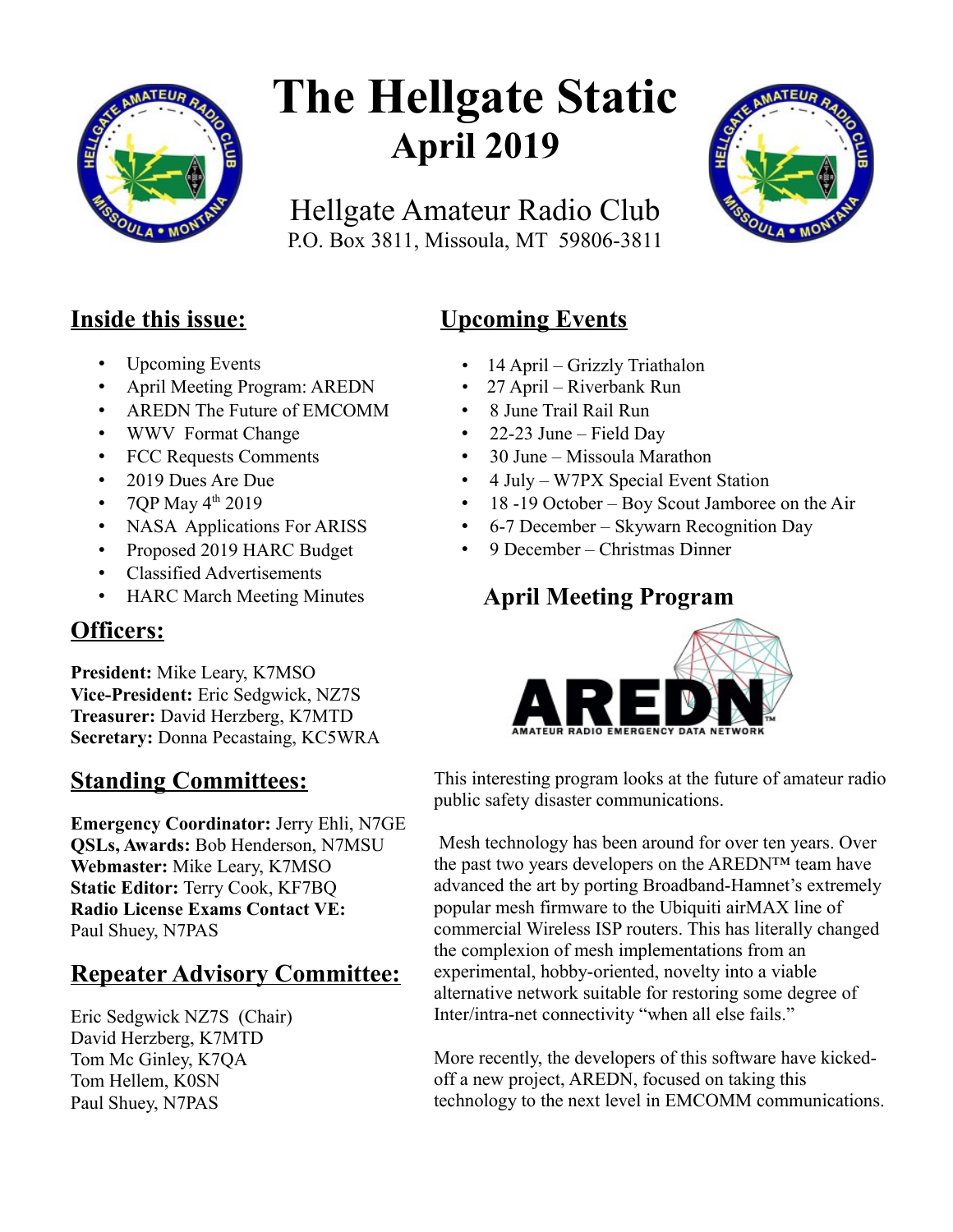#### **AMATEUR RADIO EMERGENCY DATA NETWORK**

The typical Emcomm message-passing scenario today involves the sender conveying the message to a ham, who transcribes it onto an ICS-213 form. Then the message is spoken over VHF/UHF radio to another ham who writes it down on another ICS-213 form. The form is then delivered to the recipient, who reads it and signs it. The acknowledgement is then conveyed back over the radio to the sending ham who confirms the receipt to the originator.

Emcomm "Customer" expectations aren't being met. Customer expectations differ wildly from this. They expect the continued use of tools with which they are accustomed: email, phone service, chat, and other webbased tools specific to their roles within the organization.

Over \$4B in ham-compatible radios is sold to non-hams each year and most hams wouldn't recognize them to be ham radios. These devices follow the 802.11 standard and operate in several of our microwave bands. They are all around us, and coupled with the privileges our license offers, we should be using this technology to deliver on these customer expectations.

So what is AREDN?

AREDN is an RF network mesh of radio/routers operating under the FCC rules, Part 97 in the ham microwave bands, controlled by hams with a Tech license or higher. It is a high-speed data network with rates of up to 54 Mbps designed to provide a TCP/IP medium when other network infrastructure has failed. While technically capable, it is not intended to be a general Internet access alternative.

AREDN replaces the manufacturer's operating system with the following major components:

- OpenWRT, an OpenSource wireless routing framework onto which custom applications can be built
- OLSR (Optimized Link State Routing Protocol), an IP routing protocol optimized for dynamic ad hoc networks
- Web-based GUI for node configuration
- Automatic device-specific TCP/IP network configuration based on the device MAC address The primary objectives of the project are to empower the typical ham to become a deployable part of the network by simply installing the firmware, entering the station's call-sign and an administrative password, and then pointing the node's antenna toward an existing network node. The secondary objectives are to provide a means to monitor  $\&$  manage the network and to specify a set of operational standards & services for Emcomm's utilization of the technology.

To date this technology has attracted 3 very different user types:

1. Look at the cool things you can do! They're intrigued by the autonomous nature of the network and quickly setup neighborhood networks for gaming, VoIP, etc. They tend to attract other computer types who may be enticed into Ham Radio as a result.

2. Applying it toward a need. These guys weren't looking for it, but see the value in it and apply it toward a specific need, such as Field-Day logging, race support, surveillance cameras, etc.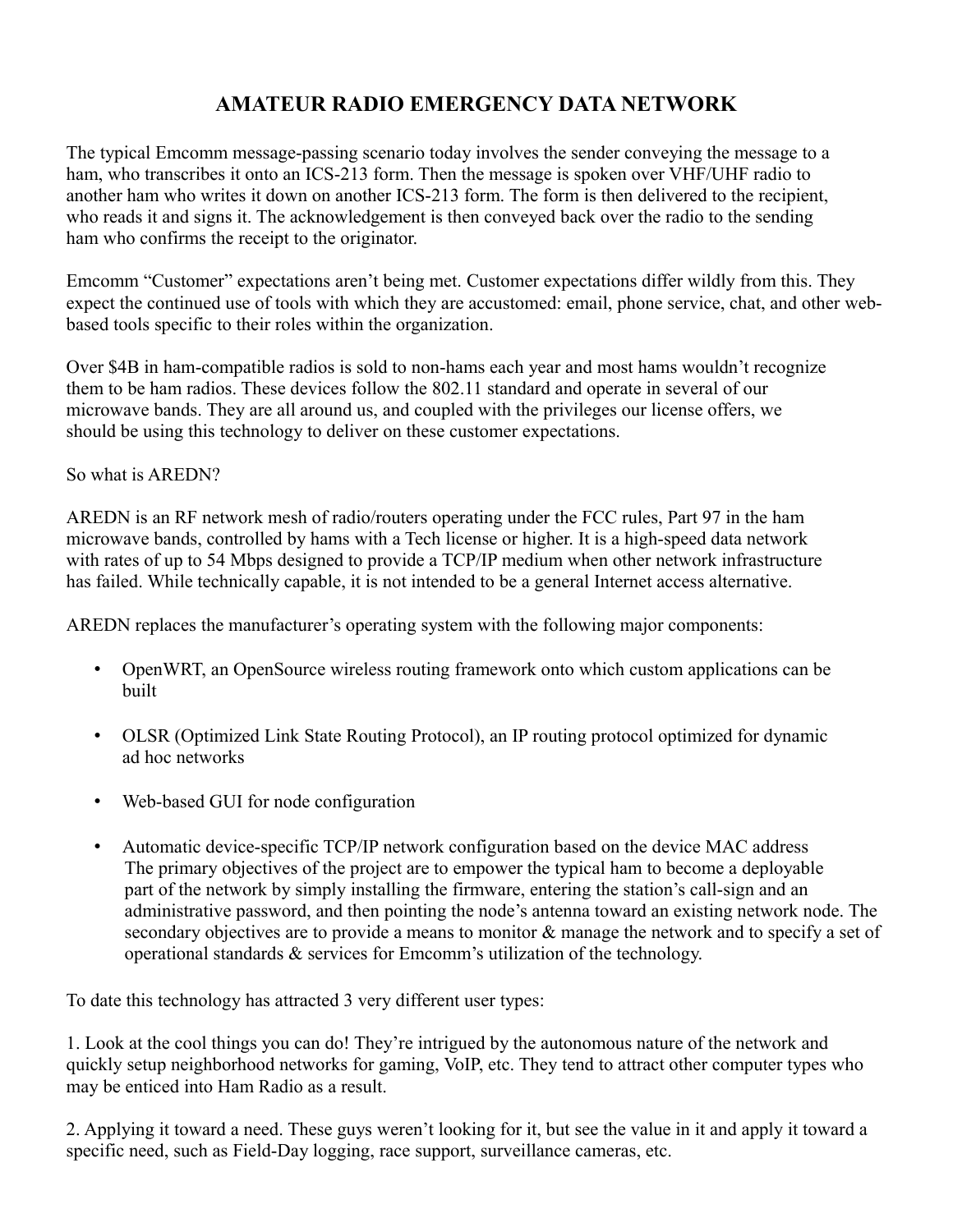Amateur Radio Emergency Data Network (continued)

3. Those who have longed for it... To these guys, the technology is game-changing. They are in the process of exploiting it by building infrastructure around it.

This last type include the Emcomm guys. They are the primary target of this technology and the focus of the AREDN™ Project.

Please consider attending the April 8<sup>th</sup> HARC Meeting to learn more about the future of amateur radio disaster emergency communications.

#### **WWV Adds MARS/Amateur Radio Information to Broadcast Format**

After about 4 months of negotiation and coordination, DOD will have a provisional voice broadcast timeslot on WWV and WWVH from April 20 to 3 May which coincides with NORTHCOM Vital Connection Wisconsin. The DOD time slot on WWV will be at 10 minutes past the hour and at 50 minutes past the hour on WWVH. Future timeslots will coincide with NORTHCOM Vital Connection Ohio in June; DOD COMEX 19-3 in Aug, DOD COMEX 19-4 in Oct and NORTHCOM Vital Connection AZ in December.

Following the proof of concept this year, we anticipate that the DOD broadcast time slot will become yearround full time.

This broadcast timeslot will voice announce upcoming exercises and how the amateur radio community can become involved in various exercises. To begin, the broadcast messages will likely be static...future exercises we hope to be able to update the broadcast throughout the exercise as notional conditions change.

The broadcast message will ask listeners to provide reception reports and feedback to a specified URL.

As we build out this concept of operation, this capability can become a key communications player in a worst day type of scenario.

Thanks for all you do

Paul English NETCOM G3/5 CUOPS ATSO HF/LMR

#### **FCC Invites Comments on Technician Class License Enhancements**

The FCC has invited public comments on ARRL's 2018 Petition for Rule Making, now designated as RM-11828, which asks the FCC to expand HF privileges for Technician licensees to include limited phone privileges on 75, 40, and 15 meters, plus RTTY and digital mode privileges on 80, 40, 15, and 10 meters. Interested parties have 30 days to comment. The Technician enhancement proposals stemmed from the recommendations of the ARRL Board of Directors' Entry-Level License Committee, which explored various initiatives and gauged member opinions in 2016 and 2017.

Specifically, ARRL proposes to provide present and future Technicians with:

- phone privileges at  $3.900$  to  $4.000$  MHz,  $7.225$  to  $7.300$  MHz, and  $21.350$  to  $21.450$  MHz.
- RTTY and digital privileges in current Technician allocations on 80, 40, 15, and 10 meters.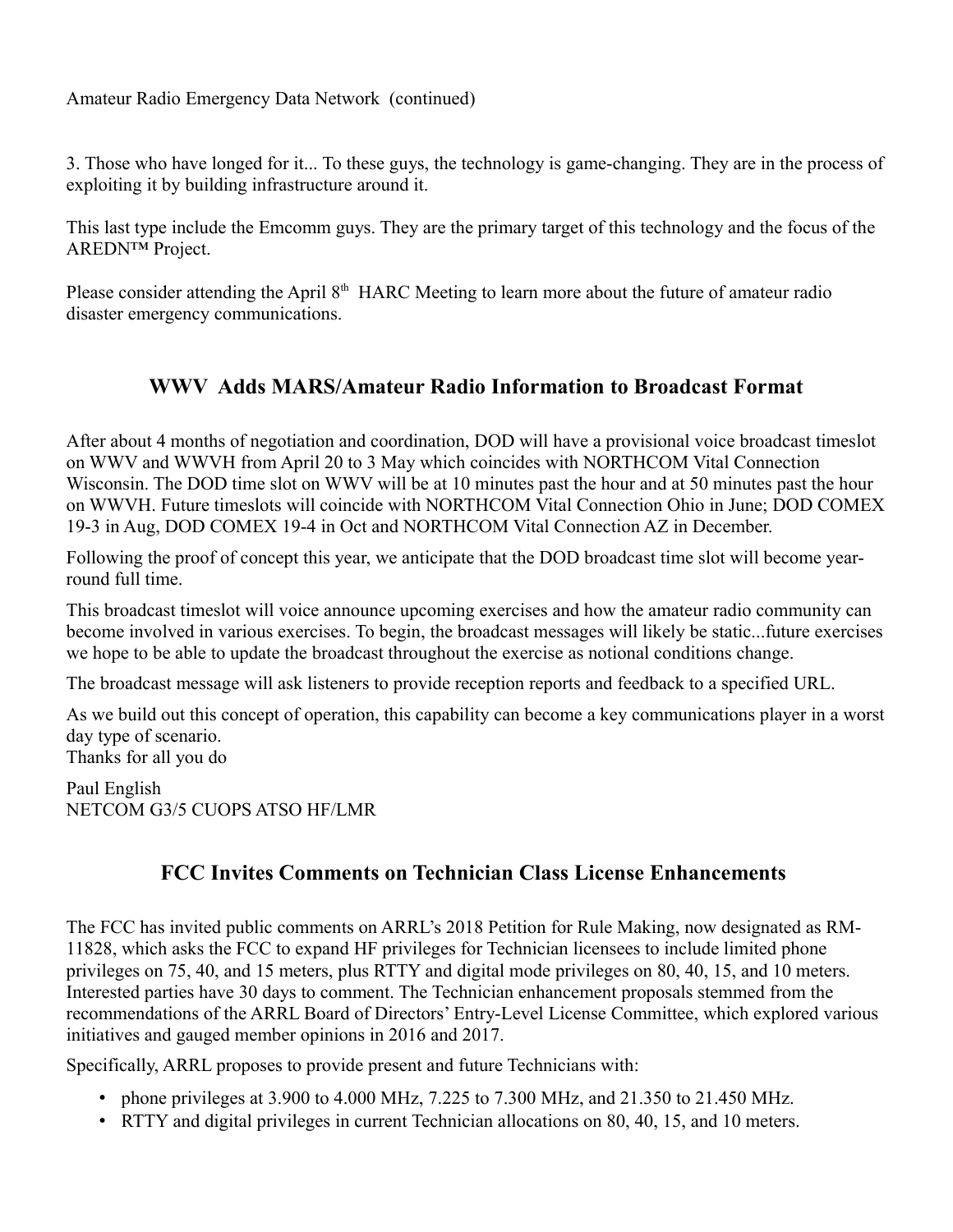#### **HARC 2019 Membership Dues**

Hellgate Amateur Club primarily on membership dues for funding for our repeaters and other projects. If you haven't paid your 2019 dues, please contact our Treasurer, David, K7MTD, at the April Meeting, or you can mail a check to the Hellgate Amateur Radio Club, P.O. Box 3811, Missoula, MT, 59806-3811.

#### **7 th Area QSO Party May 4th 2019**

7QP is an amateur radio contest, held annually on the first Saturday in May. The stations of the US 7th call area (Arizona, Idaho, Montana, Nevada, Oregon, Utah, Washington, Wyoming) become "the pursued", and the rest of the US, Canada, and the world tries to work as many of us, on as many bands/modes as possible, over an 18-hour period commencing at 6:00am Pacific Time (1300 UTC).

In the 2015 7QP, nearly 1200 stations in the 7th call area participated, and more than 6500 stations from elsewhere, including stations from more than 80 countries.

#### **The Organizers' Goals**

For the stations outside of the 7th call area, the overall number of counties worked is the score "multiplier", giving those operators a large incentive to seek out and work as many counties as possible.

For the organizers of 7QP, a key objective is to get as many of the 259 counties in these eight states activated for at least some of the contest by promoting serious "roving" mobile operation and county-line stations, plus arm-twisting the casual-operator fixed stations in under-populated counties. The challenge is that the 7th call area includes many of the most sparsely populated counties of the United States!

County size and highway accessibility is a challenge to activating a lot of counties via mobiles. Weather can also be a challenge in the northern states at higher elevations in early May.

We've been partially successful in our efforts to activate counties. Despite our best efforts, we've never had more than 209 counties activated in any single 7QP, and there are still some counties that have never been active so we still have plenty of room to grow and expand the contest.

For additional information about 7QP, see the February issue of "The Hellgate Static"or visit [http://7qp.org](http://7qp.org/)

#### **NASA Is Accepting Applications For ARISS**

Starting on April 1, Amateur Radio on the International Space Station (ARISS) will accept applications from

US schools, museums, science centers, and community youth organizations (working individually or together) interested in hosting contacts with orbiting crew members on the International Space Station (ISS). Contacts will be scheduled between January 1 and June 30, 2020.

Each year, ARISS provides tens of thousands of students with opportunities to learn about space technologies and communications through Amateur Radio. The program provides learning opportunities by connecting students to astronauts aboard the ISS through a partnership between ARRL, AMSAT, and NASA, as well as other Amateur Radio organizations and worldwide space agencies. The program's goal is to inspire students to pursue interests and careers in science, technology, engineering, and mathematics (STEM) and Amateur Radio.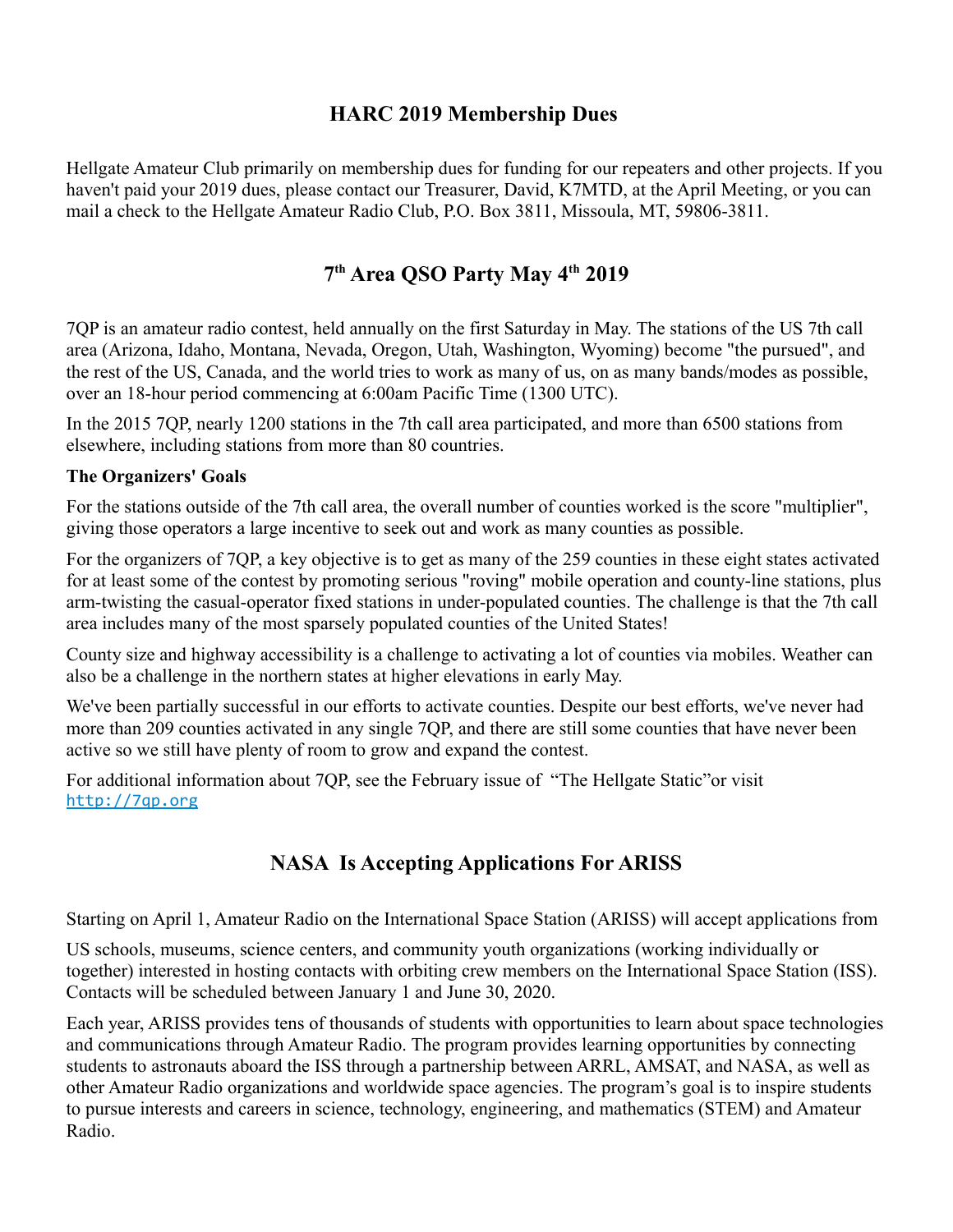| <b>HARC 2019 Proposed BUDGET</b>    |            |            |              | Actual<br>2018 |
|-------------------------------------|------------|------------|--------------|----------------|
| <b>Beginning Balance 12/31/2018</b> |            |            | \$4,811.85   |                |
| <b>Event Expenses</b>               |            |            |              |                |
| Fourth of July                      | \$70.00    |            |              | 17.99          |
| <b>Field Day</b>                    | 300.00     |            |              | 55.64          |
| <b>River Bank Run</b>               | 80.00      |            |              | 52.00          |
| <b>Griz Triathlon</b>               | 80.00      |            |              | 92.18          |
| Skywarn                             | 50.00      |            |              | 0.00           |
| <b>Missoula Marathon</b>            | 110.00     |            |              | 108.95         |
| <b>Supplies</b>                     |            |            |              | 50.00          |
| <b>Total</b>                        |            | \$690.00   |              | \$376.76       |
| <b>Fixed Expenses</b>               |            |            |              |                |
| PO Box Rent                         | \$92.00    |            |              | 82.00          |
| <b>Treasurer Supplies</b>           | 35.00      |            |              | 13.48          |
| <b>Secretary Supplies</b>           | 25.00      |            |              |                |
| <b>Static Mailing</b>               | 200.00     |            |              | 48.75          |
| <b>Static Copies</b>                | 300.00     |            |              |                |
| File 501c3 Report (State)           | 20.00      |            |              | 20.00          |
| <b>Safety Deposit Box</b>           | 40.00      |            |              | 40.00          |
| <b>Total</b>                        |            | \$712.00   |              | \$204.23       |
| <b>Repeater Repairs</b>             |            |            |              |                |
| <b>Repeaters</b>                    | \$1,000.00 |            |              | 85.87          |
| 80 Repeater Fund                    | 200.00     |            |              | 200.00         |
| Radio Equipment Maintenance         |            |            |              | 629.17         |
|                                     |            |            |              |                |
| <b>Total</b>                        |            | \$1,200.00 |              | \$915.04       |
| <b>Total Expenses</b>               |            |            | \$2,602.00   |                |
| <b>Donations Recieved</b>           |            |            |              |                |
| <b>Missoula Marathon</b>            |            |            |              |                |
| <b>Equipment Sales</b>              |            |            |              | 165.00         |
| <b>Cash Donations</b>               |            |            |              | 55.00          |
| <b>Total</b>                        |            | \$0.00     |              | \$220.00       |
|                                     |            |            |              |                |
| <b>Dues Recieved</b>                |            |            |              | \$1,365.00     |
| 25 members @ \$35 ea.               | \$875.00   |            |              |                |
| <b>Total</b>                        |            | \$875.00   |              |                |
| <b>Total Income</b>                 |            |            | \$875.00     | \$1,585.00     |
| <b>Income Less Expenses</b>         |            |            | $-$1,727.00$ |                |
|                                     |            |            |              |                |
| <b>Ending Balance</b>               |            |            | \$3,084.85   |                |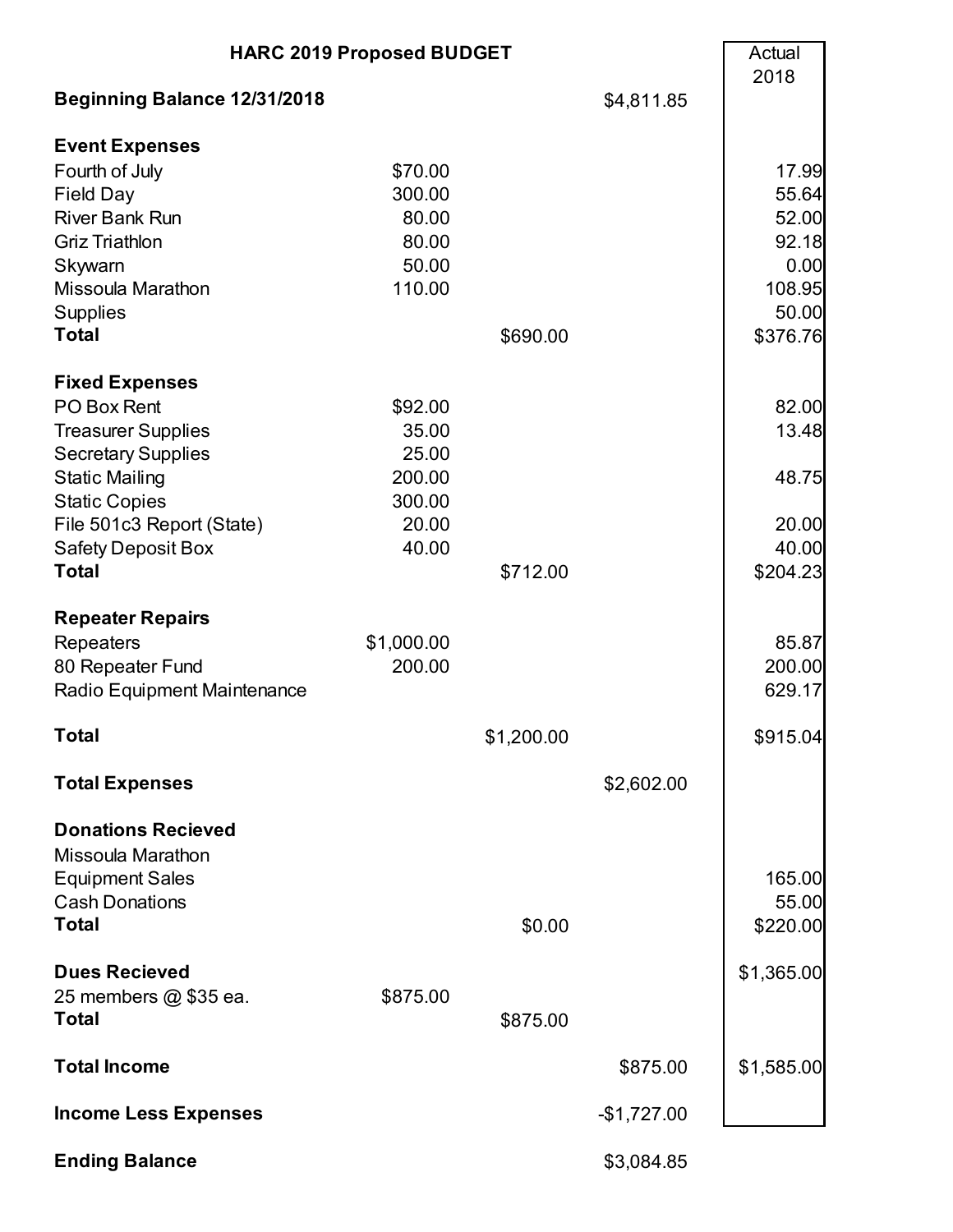### **Classified Advertisements**

#### **Collins HF 80xx** Equipment for Sale

Selling Vietnam war era portable radio set container contents.

Included are two each: HF8054A receiver, HF-8014A transmitter, HF-8064B preselector, HF-8023 1 KW solid state amplifier, HF 8032 power supply, HF 8040A antenna coupler. One each items: power control panel, jack field plug panel, monitor/switching panel, VOX/Control/Modem panel. set of 6 manuals.

Two antenna coupler control cables and other stuff are included

All transmitter and receiver functions and frequency selection can be controlled through an RS-232 port. I used a laptop computer and it worked great! The control codes are in the included manual set. The HF-8032 amplifier power supplies are for 3 phase. They also work just fine on single phase. This equipment is in Missoula, MT.

If you are interested, please make an offer.

Call Dave at 406 543-73niner fiver K7PGY